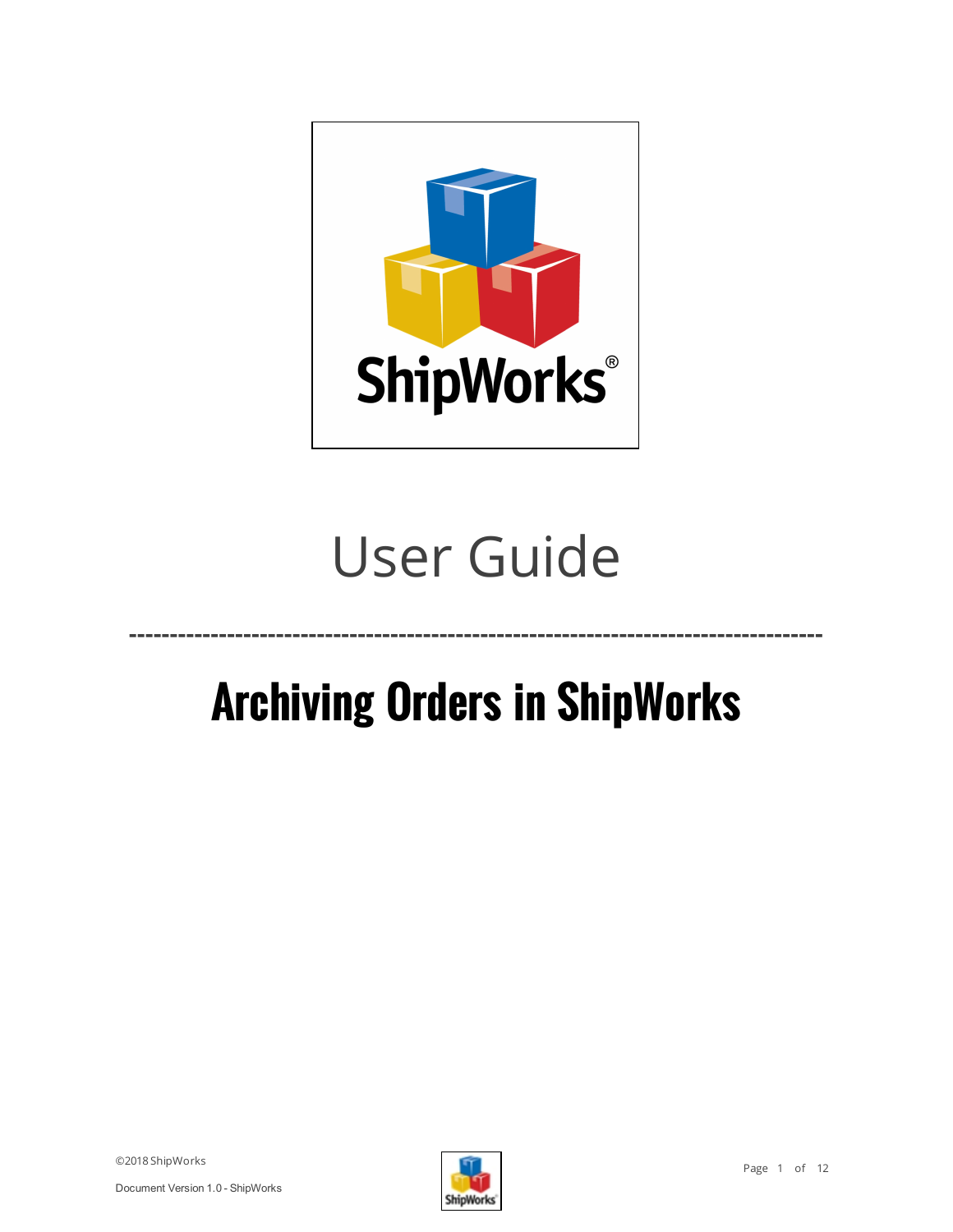# **Contents**

**-----------------------------------------------------------------------------------------------------**

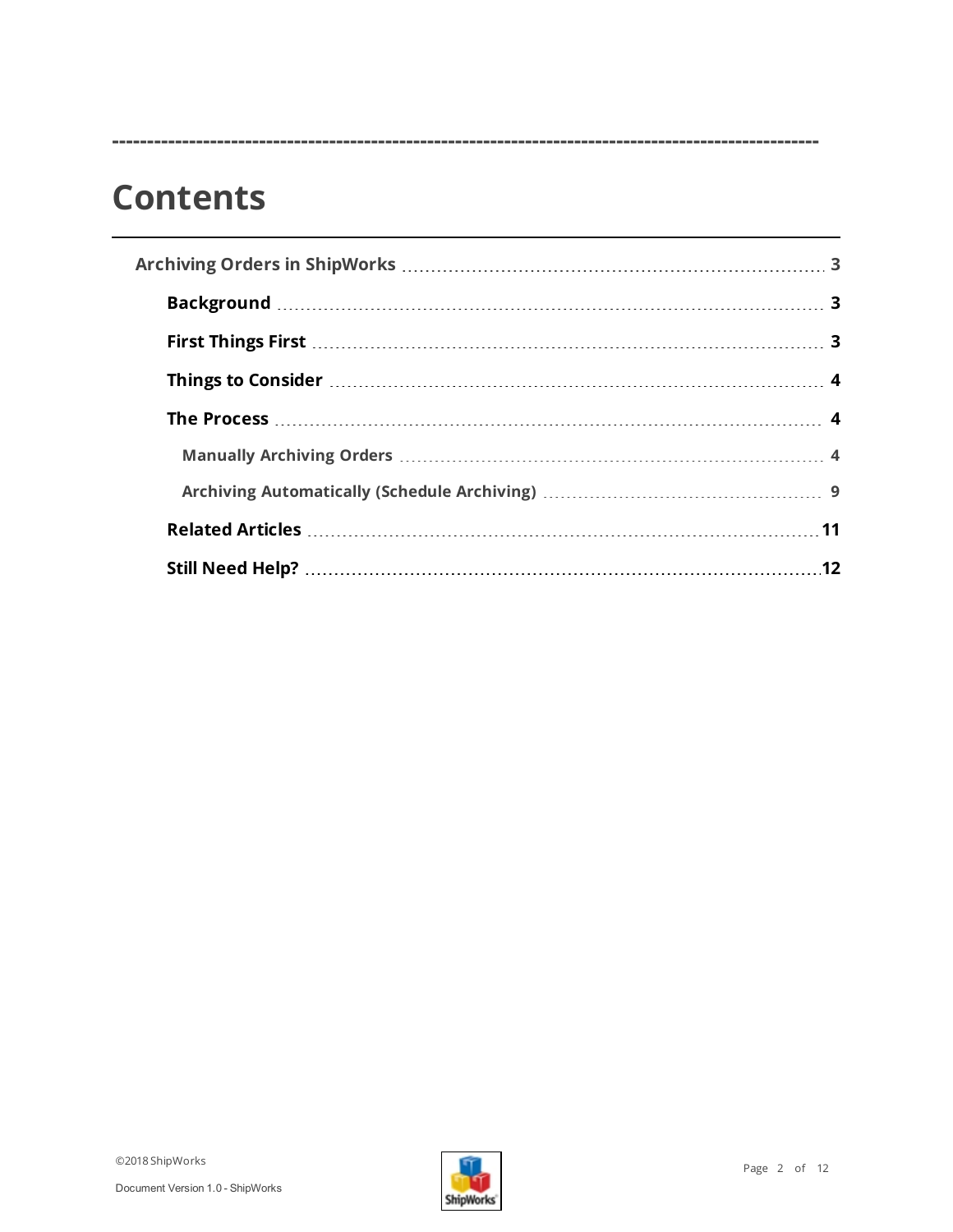# <span id="page-2-1"></span><span id="page-2-0"></span>Archiving Orders in ShipWorks

# Background

ShipWorks version 5.24 or later gives you the ability to archive orders into an archive database. This can be very helpful if you wish to remove orders from your main ShipWorks database, but would still like to be able to easily access your order history.

- Perhaps you have very old orders that no longer need to be accessed on a daily basis, but you wish to keep your ShipWorks order history for future reference.
- Perhaps you need to free up database space. You can move orders from your main ShipWorks database into an archived database, allowing you to free up database space and be able to view your archived orders in your archive database.

When you archive orders, the orders you select are removed from the active ShipWorks database and moved into a new archive database which you can easily access at any time. This article will guide you through how to archive orders in ShipWorks.

# <span id="page-2-2"></span>First Things First

Before you can work with archives in ShipWorks, there are a couple things that you need to have in place:

- You will need to be on ShipWorks version 5.24 or later. You can easily see what version of ShipWorks you are running by clicking on the **Help** tab and then on the **About ShipWorks** button. If you need assistance with upgrading your version of ShipWorks, [please](http://support.shipworks.com/support/solutions/articles/147053-how-do-i-upgrade-shipworks-) see this article.
- You need to be logged into ShipWorks as a user with administrator rights.

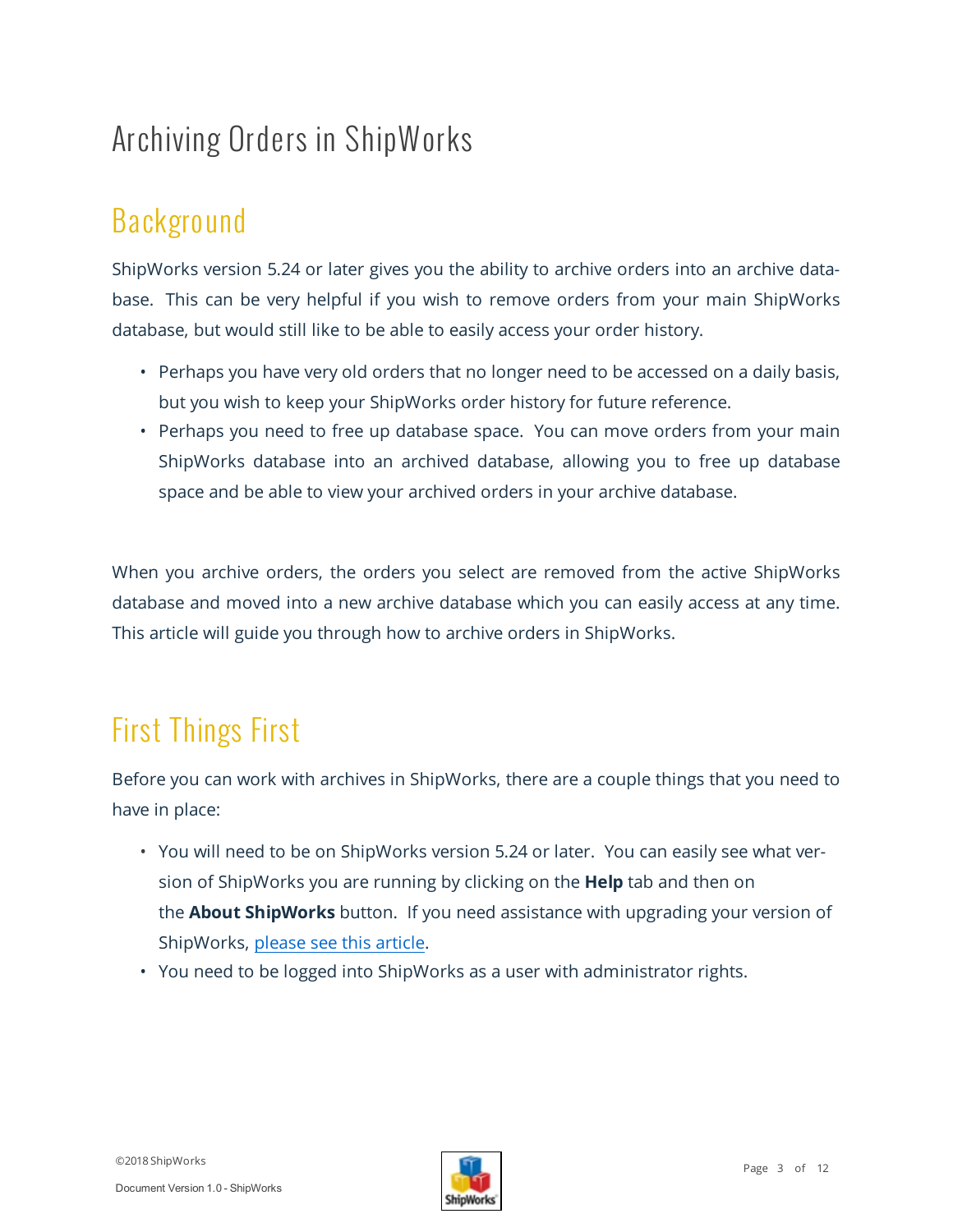## <span id="page-3-0"></span>Things to Consider

Prior to archiving orders in ShipWorks, there are a few important things to make note of:

**! Archiving cannot be undone**. Once the orders are archived and removed from the main ShipWorks database, they cannot be merged back into the main ShipWorks database from the the contract of the archive. **! Archived orders can be viewed only**. The archived orders cannot be edited nor can

new shipments be processed.

**! During the archiving process, ShipWorks will not be available to use**. We recommend performing the archive during a time when the ShipWorks software is not being used.

#### When working in a [ShipWorks](http://support.shipworks.com/support/solutions/articles/4000122197-working-in-a-shipworks-archive) archive database:

- Only the archived orders and their associated information are available.
- You can still search for and filter any of the orders in the database.
- You cannot edit or modify any orders in an archived database.
- You cannot create shipments for archived orders.
- <span id="page-3-1"></span>• You cannot download into an archived database.

## <span id="page-3-2"></span>The Process

### Manually Archiving Orders

The following video clip will quickly guide you through the process of archiving orders in ShipWorks. More detailed steps can be found after the video.

©2018 ShipWorks

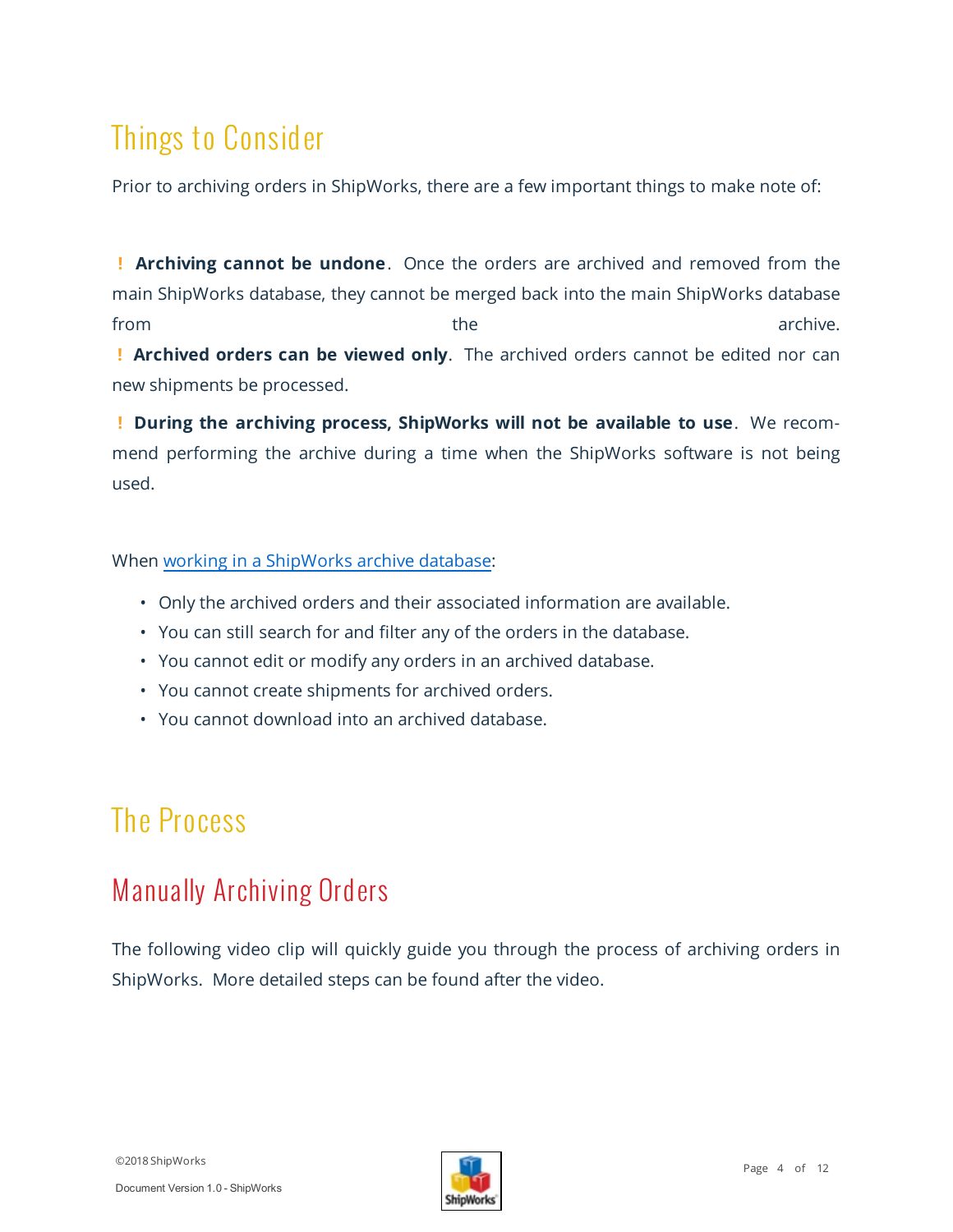

#### **CLICK THE VIDEO TO VIEW FULL SIZE**

1. Click on the **Manage** tab and then on the **Archive** button. The **Manage Archives** dialog opens.



#### 2. Click on the **Archive Now** button.

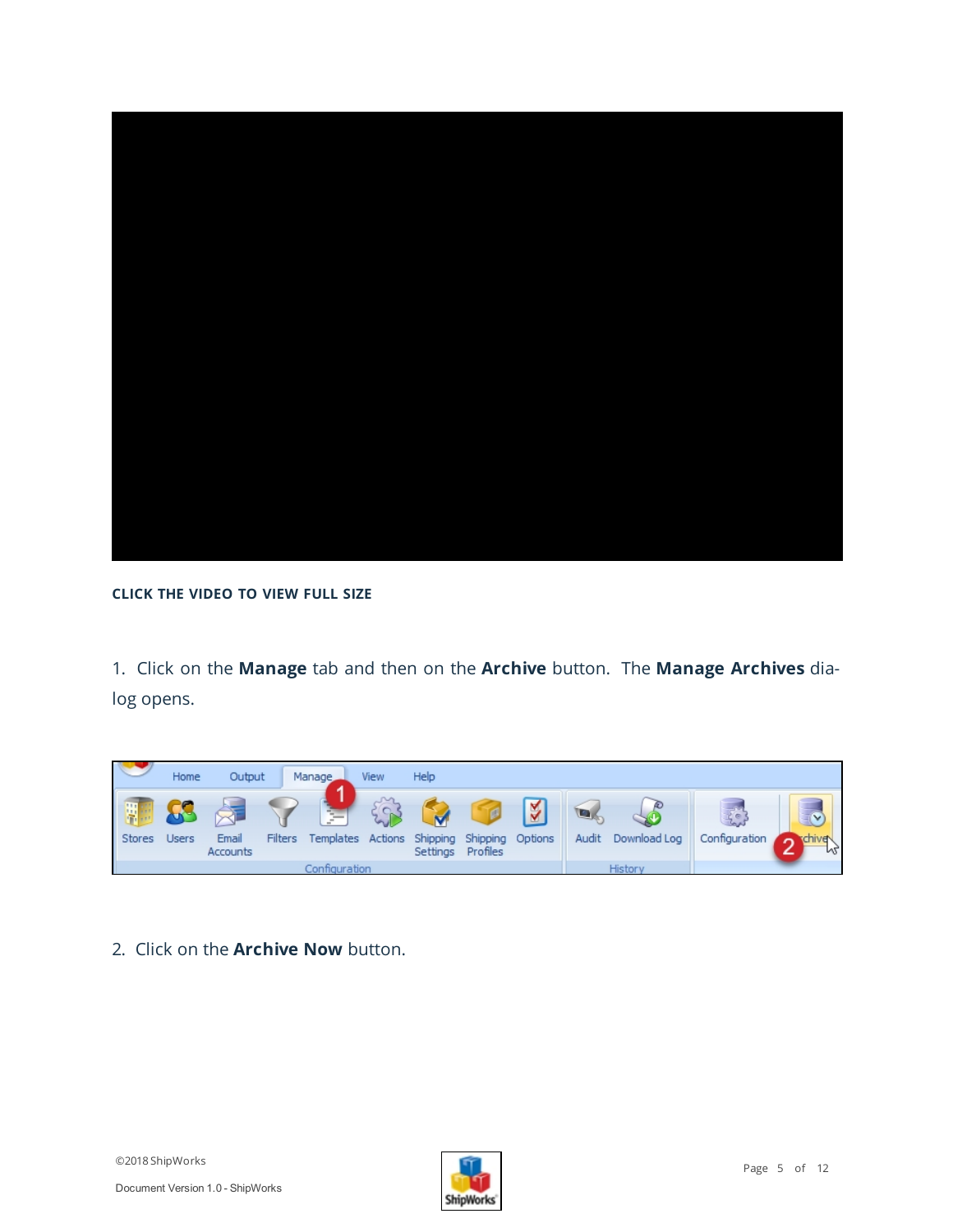| Manage Archives |              |        | $\pmb{\times}$           |
|-----------------|--------------|--------|--------------------------|
| Oldest Order    | Newest Order | Orders | d.<br><b>Archive Now</b> |
|                 |              |        | Schedule Archiving       |
|                 |              |        | Connect to Archive       |
|                 |              |        |                          |
|                 |              |        |                          |
|                 |              |        |                          |
|                 |              |        | Close<br>.111            |

3. Enter the date prior to which you wish to archive orders. Orders with an order date older than the date entered will be archived and removed from the main ShipWorks database.

For example: In the screenshot, we entered 1/1/2014. So, orders with an order date of 12/31/2013 or older will be archived.

| <b>Archive Orders</b><br>$\mathbf x$                                                                                                                                                                              |                                                 |  |        |                 |  |  |  |  |  |
|-------------------------------------------------------------------------------------------------------------------------------------------------------------------------------------------------------------------|-------------------------------------------------|--|--------|-----------------|--|--|--|--|--|
| <b>Archive orders older than:</b>                                                                                                                                                                                 | 1/1/2013<br>5.284 orders will be archived<br>15 |  |        |                 |  |  |  |  |  |
| Archiving orders moves order and associated information into a new, read-only<br>database.                                                                                                                        |                                                 |  |        |                 |  |  |  |  |  |
| Archiving orders cannot be undone.<br>Archived orders are removed from the current ShipWorks database.<br>ShipWorks cannot be used during the archiving process.<br>Want to learn more about archiving? More info |                                                 |  |        |                 |  |  |  |  |  |
| Are you sure you want to archive orders?                                                                                                                                                                          |                                                 |  | Cancel | Confirm Archive |  |  |  |  |  |

#### 4. Click the **Confirm Archive** button to begin the archive process. As a reminder:

Document Version 1.0 - ShipWorks

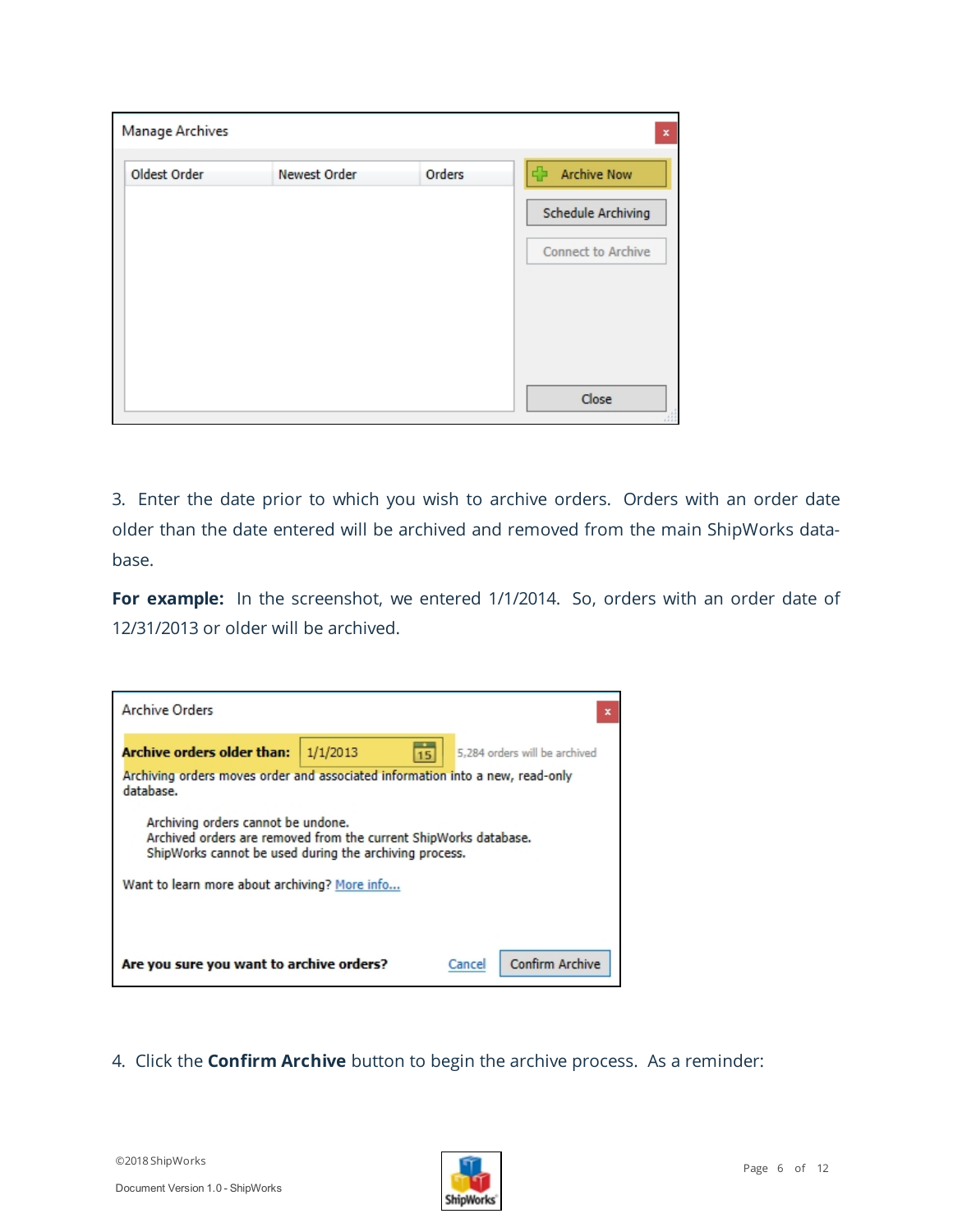- Archiving orders cannot be undone.
- Archived orders are removed from the current ShipWorks database.
- ShipWorks cannot be used during the archiving process by any ShipWorks users.

|                      |                           | Progress |  |
|----------------------|---------------------------|----------|--|
| Preparing archive    | Creating Archive Database |          |  |
| Archiving orders     |                           |          |  |
| Regenerating filters |                           |          |  |
| Syncing orders       |                           |          |  |

5. Once the archive process is complete, click the **OK** button.

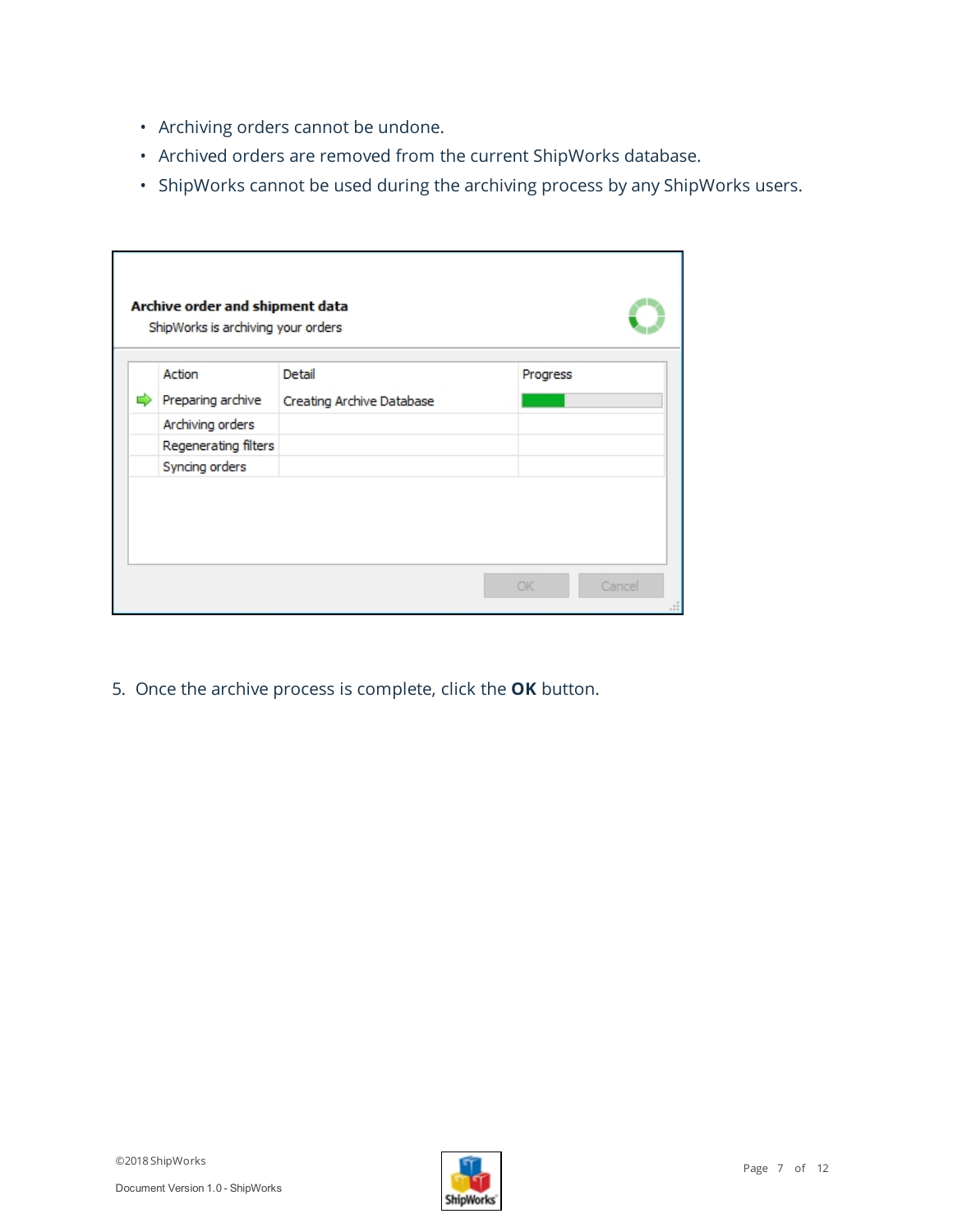| Action                     | Detail | Progress |  |
|----------------------------|--------|----------|--|
| Preparing archive          | Done   |          |  |
| Archiving orders           | Done   |          |  |
| Regenerating filters Done. |        |          |  |
| Syncing orders             | Done   |          |  |

6. The archived database is now listed in the **Manage Archives**  screen and gives you information on the oldest order, the newest order, and the number of orders in the archive.

Click **Close** to return to the main ShipWorks screen.

| Manage Archives                 |                                   |                 | $\mathbf x$                                   |
|---------------------------------|-----------------------------------|-----------------|-----------------------------------------------|
| Oldest Order<br>January 1, 2011 | Newest Order<br>November 14, 2013 | Orders<br>5,274 | <b>Archive Now</b><br>라<br>Connect to Archive |
|                                 |                                   |                 |                                               |
|                                 |                                   |                 |                                               |
|                                 |                                   |                 | Close                                         |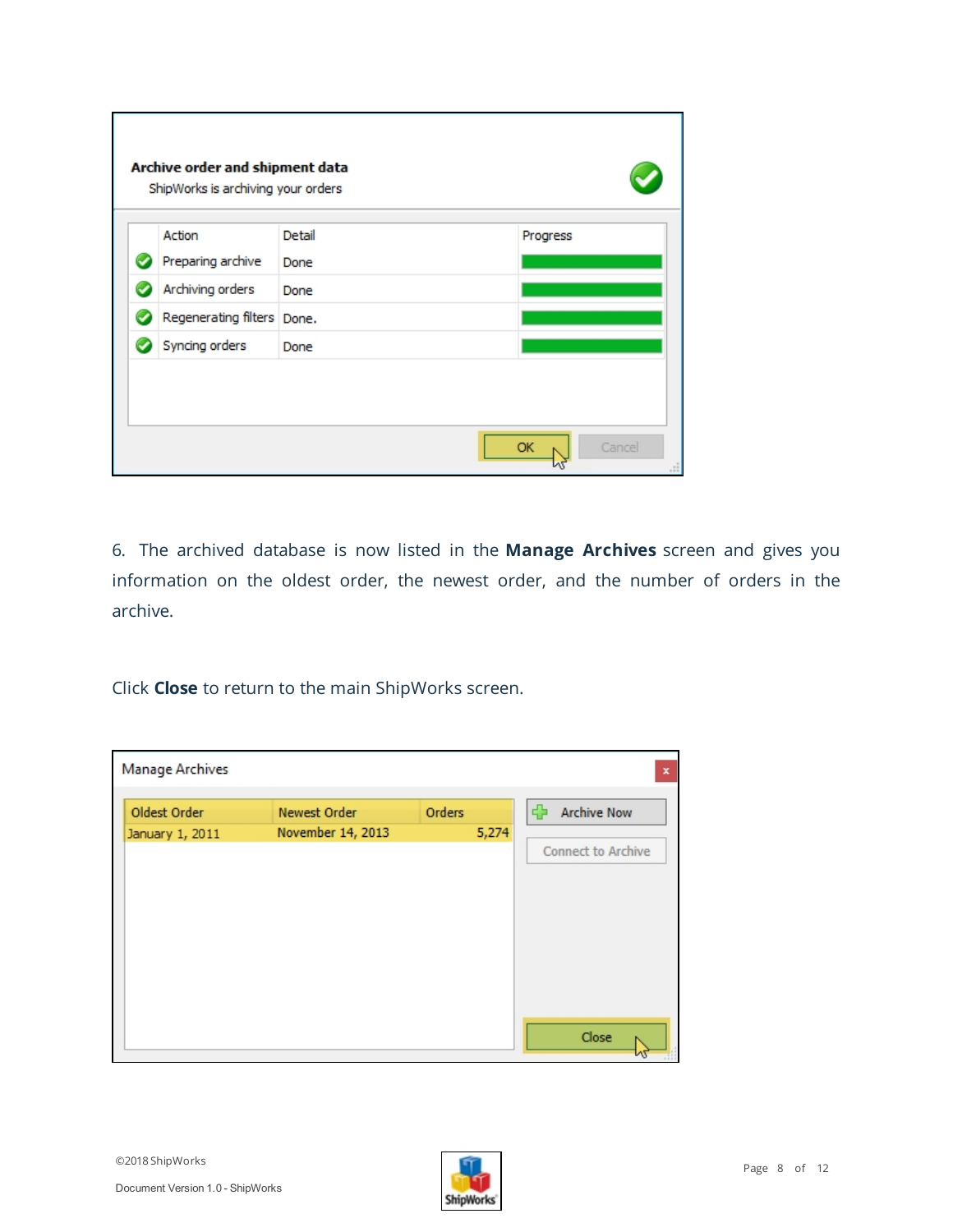## <span id="page-8-0"></span>Archiving Automatically (Schedule Archiving)

You can also set up archiving so that your orders are automatically archived at a scheduled time and day. The following video clip will quickly guide you through the process of scheduling archiving of orders in ShipWorks. More detailed steps can be found after the video.



**CLICK THE VIDEO TO VIEW FULL SIZE**

1. Click on the **Manage** tab and then on the **Archive** button. The **Manage Archives** dialog opens.

|             | Home  | Output            |         | Manage                                                                        | View | Help              |   |       |                   |               |                                  |
|-------------|-------|-------------------|---------|-------------------------------------------------------------------------------|------|-------------------|---|-------|-------------------|---------------|----------------------------------|
| 岸<br>Stores | Users | Email<br>Accounts | Filters | <b>The Second Second</b><br>п.<br>Templates Actions Shipping Shipping Options |      | Settings Profiles | ₹ | Audit | Đ<br>Download Log | Configuration | $\check{ }$<br>rchive<br>-<br>N2 |
|             |       |                   |         | Configuration                                                                 |      |                   |   |       | <b>History</b>    |               |                                  |

2. Click the **Schedule Archiving** button.

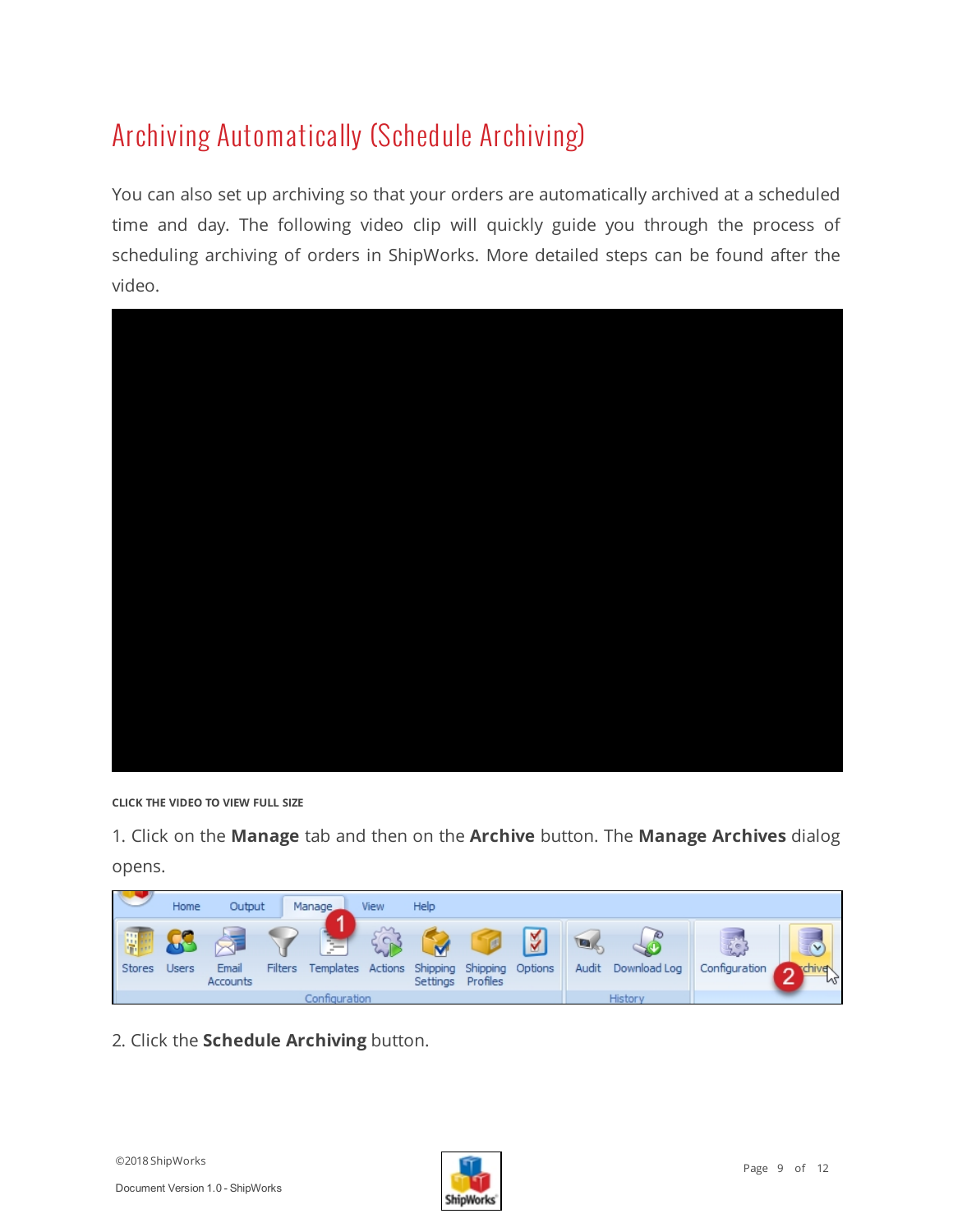| Manage Archives |              |        | $\pmb{\times}$           |
|-----------------|--------------|--------|--------------------------|
| Oldest Order    | Newest Order | Orders | 45<br><b>Archive Now</b> |
|                 |              |        | Schedule Archiving       |
|                 |              |        | Connect to Archive       |
|                 |              |        |                          |
|                 |              |        |                          |
|                 |              |        |                          |
|                 |              |        | Close<br>, 111           |

3. Check the box for **Enable auto archiving**.

| Auto Archive Orders                                                                                                                                                    | $\mathbf x$ |  |  |  |  |  |  |
|------------------------------------------------------------------------------------------------------------------------------------------------------------------------|-------------|--|--|--|--|--|--|
| Archiving orders moves order and associated information into a new, read-only<br>database.                                                                             |             |  |  |  |  |  |  |
| - Archiving orders cannot be undone.<br>- Archived orders are removed from the current ShipWorks database.<br>- ShipWorks cannot be used during the archiving process. |             |  |  |  |  |  |  |
| <b>Enable auto archiving</b>                                                                                                                                           |             |  |  |  |  |  |  |
| <sup>V</sup> SArchive orders older than 190<br>days.                                                                                                                   |             |  |  |  |  |  |  |
| Run on the first<br>of the month at midnight.<br>Sunday                                                                                                                |             |  |  |  |  |  |  |
|                                                                                                                                                                        |             |  |  |  |  |  |  |
| Want to learn more about archiving? More info<br>Save<br>Cancel                                                                                                        |             |  |  |  |  |  |  |

4. Set the number of days of orders you would like to keep in the active ShipWorks database.

• The default is 90 days. This means that each time the scheduled archive runs, orders older than 90 days will be archived. The result is that the active ShipWorks database will always have orders going back 90 days and all orders 91 days or older will be archived.

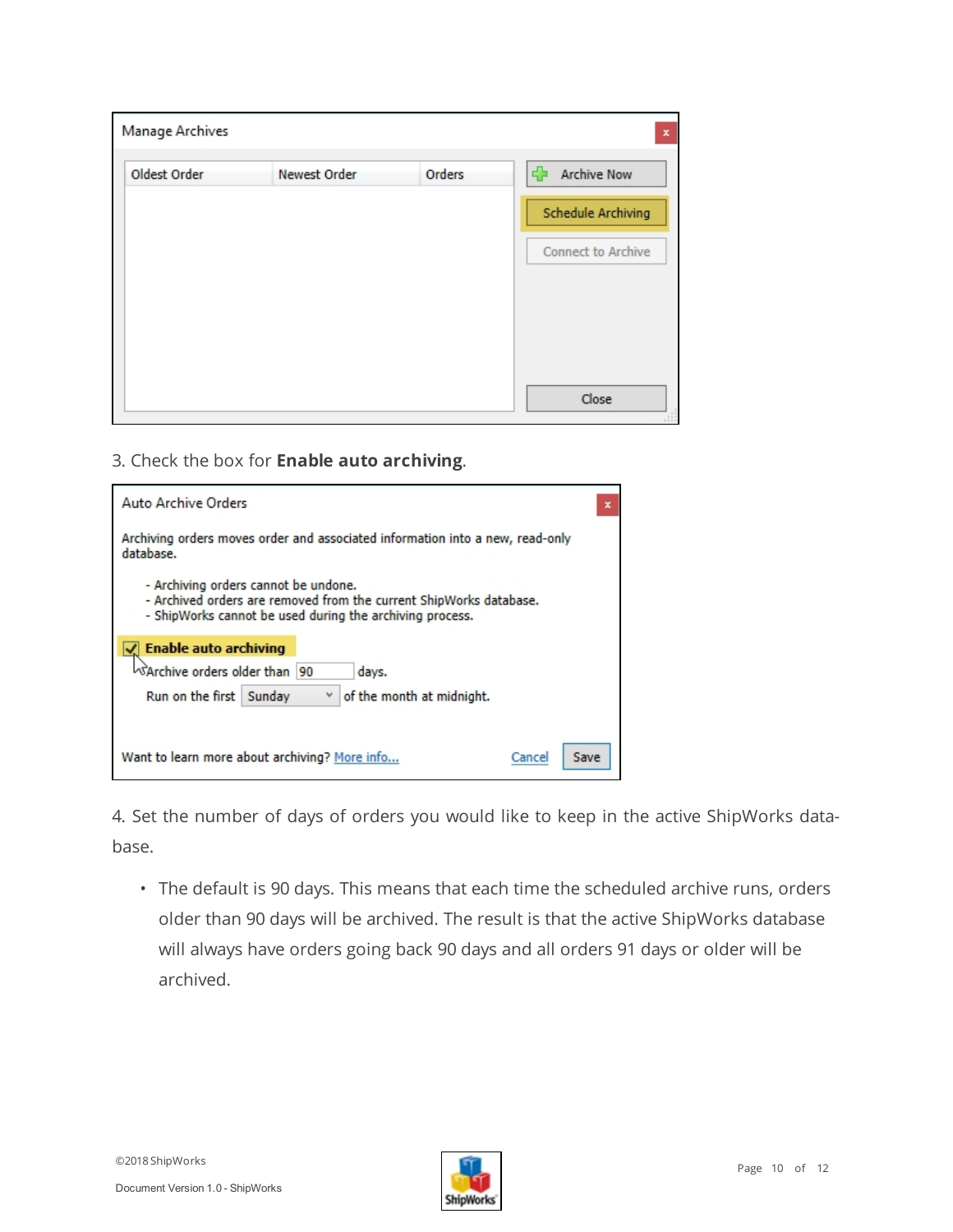| <b>Auto Archive Orders</b><br>x                                                                                                                                                                 |  |  |  |  |  |  |  |
|-------------------------------------------------------------------------------------------------------------------------------------------------------------------------------------------------|--|--|--|--|--|--|--|
| Archiving orders moves order and associated information into a new, read-only<br>database.                                                                                                      |  |  |  |  |  |  |  |
| - Archiving orders cannot be undone.<br>- Archived orders are removed from the current ShipWorks database.<br>- ShipWorks cannot be used during the archiving process.<br>Enable auto archiving |  |  |  |  |  |  |  |
| Archive orders older than  90<br>days.                                                                                                                                                          |  |  |  |  |  |  |  |
| Run on the first Sunday<br>of the month at midnight.                                                                                                                                            |  |  |  |  |  |  |  |
|                                                                                                                                                                                                 |  |  |  |  |  |  |  |
| Want to learn more about archiving? More info<br>Save<br>Cancel                                                                                                                                 |  |  |  |  |  |  |  |

5. Select on which day of the week you would like the scheduled archive to run.

• The default is for the archive to run automatically at 12am on Sunday morning.

| Auto Archive Orders                                                                                                                                                    |                           | x |  |  |  |  |  |  |
|------------------------------------------------------------------------------------------------------------------------------------------------------------------------|---------------------------|---|--|--|--|--|--|--|
| Archiving orders moves order and associated information into a new, read-only<br>database.                                                                             |                           |   |  |  |  |  |  |  |
| - Archiving orders cannot be undone.<br>- Archived orders are removed from the current ShipWorks database.<br>- ShipWorks cannot be used during the archiving process. |                           |   |  |  |  |  |  |  |
|                                                                                                                                                                        | Enable auto archiving     |   |  |  |  |  |  |  |
| Archive orders older than 90                                                                                                                                           | days.                     |   |  |  |  |  |  |  |
| Run on the first Sunday                                                                                                                                                | of the month at midnight. |   |  |  |  |  |  |  |
|                                                                                                                                                                        |                           |   |  |  |  |  |  |  |
| Want to learn more about archiving? More info<br>Save<br>Cancel                                                                                                        |                           |   |  |  |  |  |  |  |

<span id="page-10-0"></span>6. Once you have configured the archive schedule, click the **Save** button. Then click **Close**.

### Related Articles

[Connecting](http://support.shipworks.com/support/solutions/articles/4000122185-connecting-to-a-shipworks-archive) to a ShipWorks Archive

Working in a [ShipWorks](http://support.shipworks.com/support/solutions/articles/4000122197-working-in-a-shipworks-archive) Archive

©2018 ShipWorks